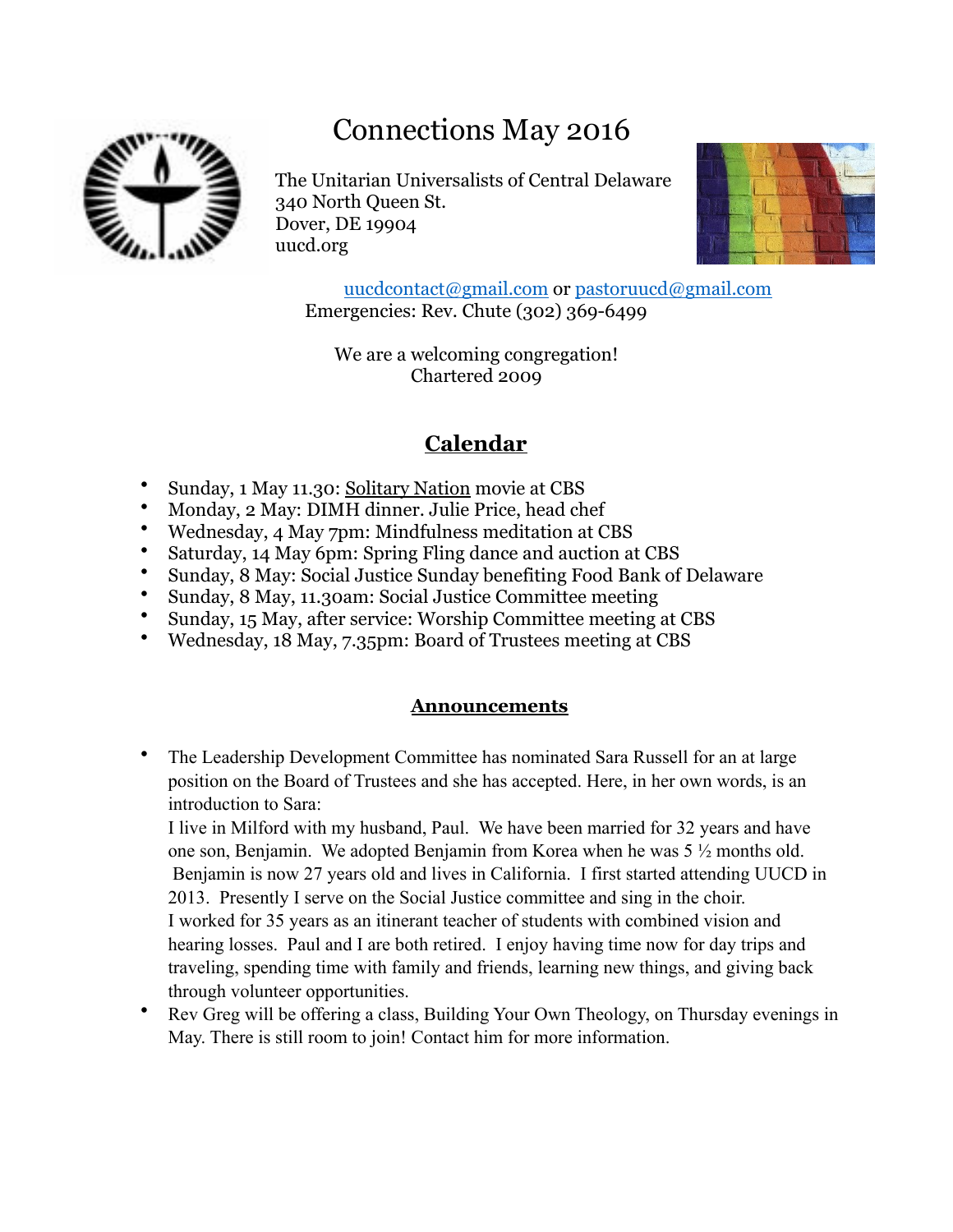#### Dear Members & Friends.

May and early June are very important times in our church calendar. From an organizational standpoint, in order for us to survive and thrive, we have to complete our fund-raising for church year 2015-6. That means finishing payment of our pledges, if you haven't already and pledging anew for 2016-7 in time for us to come up with a budget for us to vote upon and operate on for next year. At our mid-year meeting, the consensus seemed to be to raise our pledges, if possible, so there would be less reliance on additional fund-raising, so if you can, please do. I did.

However, to balance our budget for this year, we tacked on about \$4,000 in fundraising activities. Although we have brought in a little money from Amazon and Redners' cards, it is nowhere near that amount. In order for us to meet our budget this year, we are having our spring fling on Saturday, May 14th. For this event to be fun and successful, we need as much participation as possible. Wayne is compiling a catalogue of donated goods and services, which should soon be available on the website and Facebook pages. Please wrap those up this week. We also hope you might invite friends and/or family to attend as well as helping and attending yourself. We will be selling tickets May 1st and May 7th (\$5 a person) and also need to know about the number and ages of children. Tickets will also be available at the door, but for planning purposes, sooner is much better than later.

One other thing that is happening is that a committee to revise the bylaws has been meeting and has recommendations for changes completed and approved by the BOT at their April meeting. I will summarize these below and attach a copy of the changes which are all in the part of the bylaws pertaining to the BOT. We will be voting on these changes at our annual meeting, June  $5<sub>th</sub>$ .

The committee agreed to recommend moving from 3-year terms of the Board to 2-year terms for all members, with a limit of three terms rather than the current limit of two terms. This would still mean that no Board member could serve more than six consecutive years total, the same as the current Bylaws.

The committee agreed to recommend an increase in the size of the Board from 6 to 7 members with four officers and three at-large Board members. The 7th Board member to be added would be an at-large member.

The committee considered changing the structure of the board, but decided instead to keep the current structure of the Board with the expectation of the Vice President moving up to President, (while not mandating that succession).

Gloria and Debra will be going off of the BOT and new people will be nominated. They will be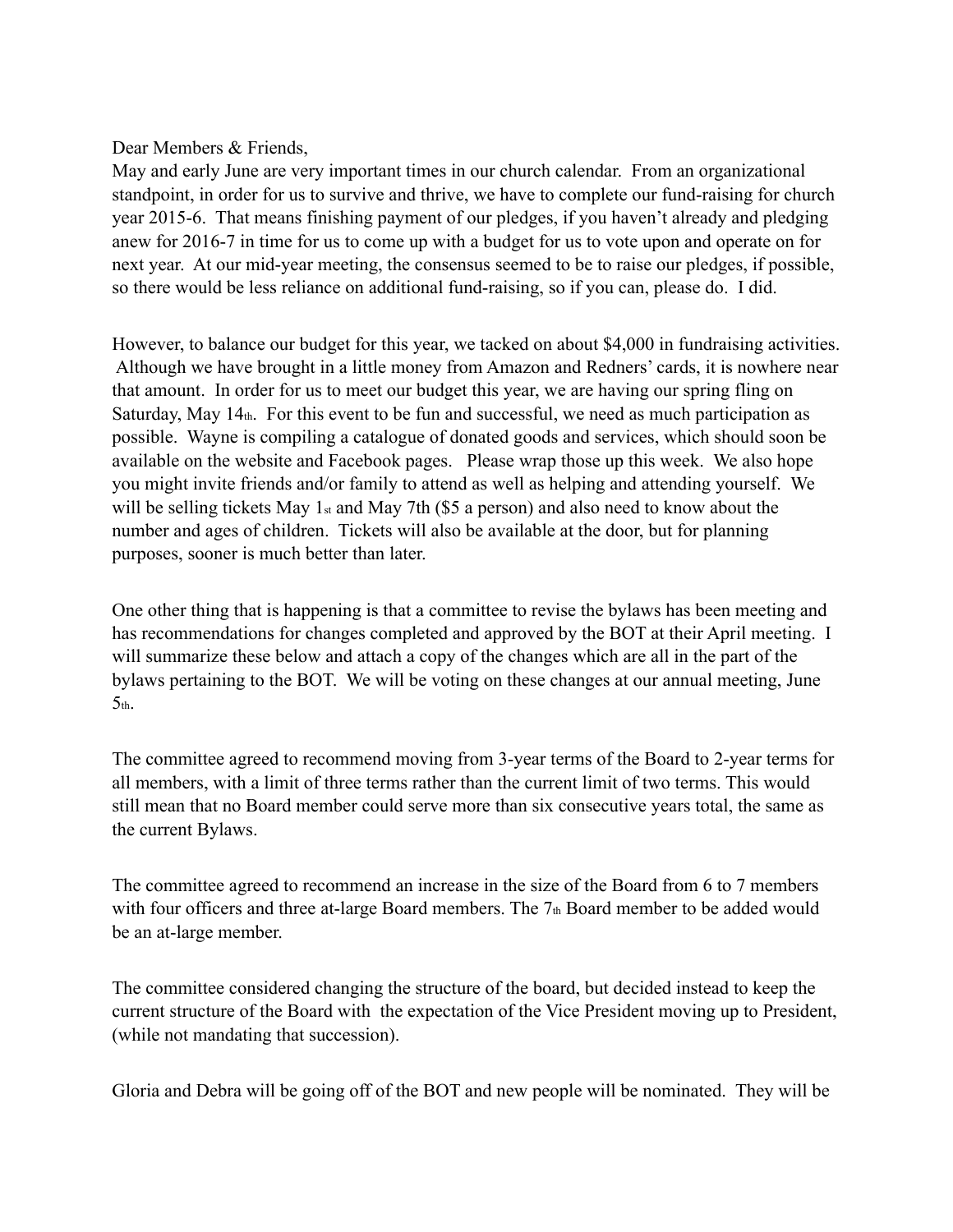announced by the Leadership Development Committee.

Hopefully, these will all be positive changes. Hope to see you in church and/or at the fun(d) raiser. Happy Spring! Sheryl

### **Sunday Services**

**Sunday, 1 May:** "Forgiveness" Jean Charles, frequent speaker and member of the Unitarian Universalists of Southern Delaware, will give a sermon on the topic of Forgiveness, which she says can be one of the most difficult concepts to grasp. This may explain why it's one of the most difficult and greatest gifts to give. Jean will share her experience with the 2006 Amish shootings in Lancaster County, PA, and the Amish forgiveness concept. May our compassion and love radiate beyond ourselves to a broken world that yearns for healing.

## **Sunday, 8 May:** "The Roots We Choose" Rev Greg Chute

A UU colleague, Rev Mark Stringer, tells a delightful story of becoming aware at an early age that he didn't quite fit in with his family religious traditions, of discovering his own authenticity, and of how both painful and liberating that discovery was. What roots do we choose? Which ones do we leave behind? How does that choice effect us? Where/ how do we find/grow new roots?

**Sunday, 15 May:** "Setting Out and Coming Home" Rev Greg Chute We often speak about being on a spiritual journey. But where are we going? How are we navigating our way? What are we leaving behind and what are we seeking (if anything)? How do we know if we are getting anywhere? These are only some of the questions that come to mind.

Today we celebrate the end of the Children's Religious Education journey for this year.

**Sunday, 22 May:** "Solitary Confinement and Torture" Julie Price and Jalee Pernol Confining prisoners to their cells with little or no human contact has been called a cruel and unusual punishment and even a form of torture. This service will explore the psychological effects of solitary, how widely it is used in Delaware, and why there is a moral imperative to oppose it.

**Sunday, 29 May:** On Memorial Day weekend, Cathy Marsh, charter member of the Unitarian Universalists of Central Delaware, will honor those we miss. Our loved ones may be gone from our physical presence, but their spirit lives on in the memories we create together. Join us as we gather around our "memory table" by bringing in photos or momentous of our loved ones, including our pets. When we share our memories, our happiness, and our grief, we begin to heal the ache deep inside our soul.

# **Birthdays**